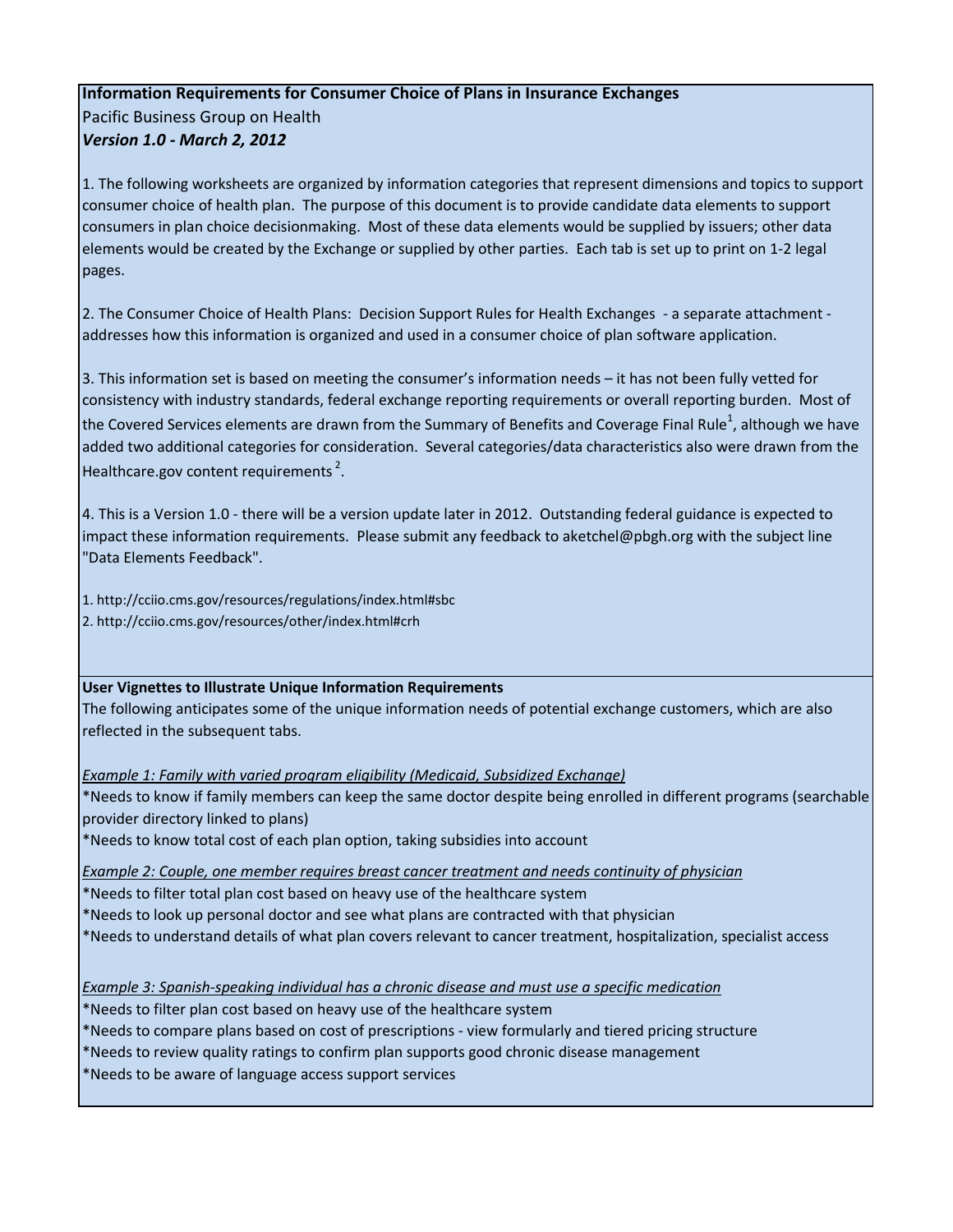## **ELIGIBILITY**

| <b>Category</b>        | <b>Element Name</b>                                                                    | <b>Description</b>                              | <b>Data Characteristic</b>             | <b>Data Source</b> | <b>Update Frequency</b> |
|------------------------|----------------------------------------------------------------------------------------|-------------------------------------------------|----------------------------------------|--------------------|-------------------------|
|                        |                                                                                        |                                                 |                                        |                    |                         |
|                        | Isssuers identify the programs within which their QHP(s)                               |                                                 | Yes (plan offered within this program) |                    |                         |
| Insurance Program      | offer coverage                                                                         |                                                 | or No (not applicable)                 |                    |                         |
|                        |                                                                                        |                                                 |                                        |                    |                         |
|                        |                                                                                        | Includes stand-alone dental plans if they offer |                                        |                    |                         |
|                        | Qualified Health Plan (Individual)                                                     | pediatric dental benefits; includes Co-Op plans | Y/N                                    | Issuer             | Annual                  |
|                        | Qualified Health Plan (Group)                                                          | Plans offered within the SHOP Exchange          | Y/N                                    | Issuer             | Annual                  |
|                        | Medicaid (MAGI and non-MAGI)                                                           |                                                 | Y/N                                    | State              | Annual                  |
|                        | <b>CHIP</b>                                                                            |                                                 | Y/N                                    | State              | Annual                  |
|                        | <b>Basic Health Plan</b>                                                               |                                                 | Y/N                                    | State              | Annual                  |
|                        |                                                                                        |                                                 |                                        |                    |                         |
|                        |                                                                                        | Note: data elements must account for regional   | Yes (plan provides this level of       |                    |                         |
| QHP Levels of Coverage | Issuers identify what level of coverage their plan(s) provide variation by rating area |                                                 | coverage) or blank (not applicable)    |                    |                         |
|                        |                                                                                        |                                                 |                                        |                    |                         |
|                        | Platinum                                                                               | Indicates equivalence to 90% of actuarial value | Y/blank                                | Issuer             | Annual                  |
|                        |                                                                                        |                                                 |                                        |                    |                         |
|                        | Gold                                                                                   | Indicates equivalence to 80% of actuarial value | Y/blank                                | Issuer             | Annual                  |
|                        |                                                                                        |                                                 |                                        |                    |                         |
|                        | Silver                                                                                 | Indicates equivalence to 70% of actuarial value | Y/blank                                | Issuer             | Annual                  |
|                        |                                                                                        |                                                 |                                        |                    |                         |
|                        | <b>Bronze</b>                                                                          | Indicates equivalence to 60% of actuarial value | Y/blank                                | Issuer             | Annual                  |
|                        |                                                                                        | Minimal benefits paid until member cost sharing |                                        |                    |                         |
|                        | Catastrophic                                                                           | requirements met                                | Y/blank                                | Issuer             | Annual                  |
|                        |                                                                                        |                                                 |                                        |                    |                         |
| <b>Product Type</b>    |                                                                                        |                                                 | Select from menu                       |                    |                         |
|                        |                                                                                        |                                                 | Select: Indemnity, PPO, POS, EPO,      |                    |                         |
|                        | QHP type                                                                               |                                                 | HMO, CDHP w/ HRA Account or            |                    |                         |
|                        |                                                                                        |                                                 | Other/Describe.                        | Issuer             | Annual                  |
|                        |                                                                                        |                                                 |                                        |                    |                         |
|                        |                                                                                        |                                                 | Yes (qualifies as an HSA-Eligible      |                    |                         |
| <b>HSA Compatible</b>  |                                                                                        |                                                 | HDHP) or No (not applicable)           |                    |                         |
|                        |                                                                                        |                                                 |                                        |                    |                         |
|                        | Plan can be used with a health savings account (HSA)?                                  |                                                 | Y/N                                    | Issuer             | Annual                  |
|                        |                                                                                        |                                                 |                                        |                    |                         |
|                        |                                                                                        |                                                 | Yes (plan provides coverage to this    |                    |                         |
|                        |                                                                                        |                                                 | unit) or no (plan does not provide     |                    |                         |
| Who Will Be Covered    | Issuers identify the family unit(s) that the plan covers                               |                                                 | coverage to this unit)                 |                    |                         |
|                        | Individual                                                                             |                                                 | Y/N                                    | Issuer             | Annual                  |
|                        | Two adults                                                                             |                                                 | Y/N                                    | Issuer             | Annual                  |
|                        | Adult plus child(ren)                                                                  |                                                 | Y/N                                    | lssuer             | Annual                  |
|                        | Family                                                                                 |                                                 | Y/N                                    | lssuer             | Annual                  |
|                        |                                                                                        | Does this plan allow enrollment of same-sex     |                                        |                    |                         |
|                        | Same-sex partner coverage                                                              | partners?                                       | Y/N                                    | Issuer             | Annual                  |
|                        |                                                                                        | Does this plan allow enrollment of domestic     |                                        |                    |                         |
|                        | Domestic partner coverage                                                              | partners?                                       | Y/N                                    | Issuer             | Annual                  |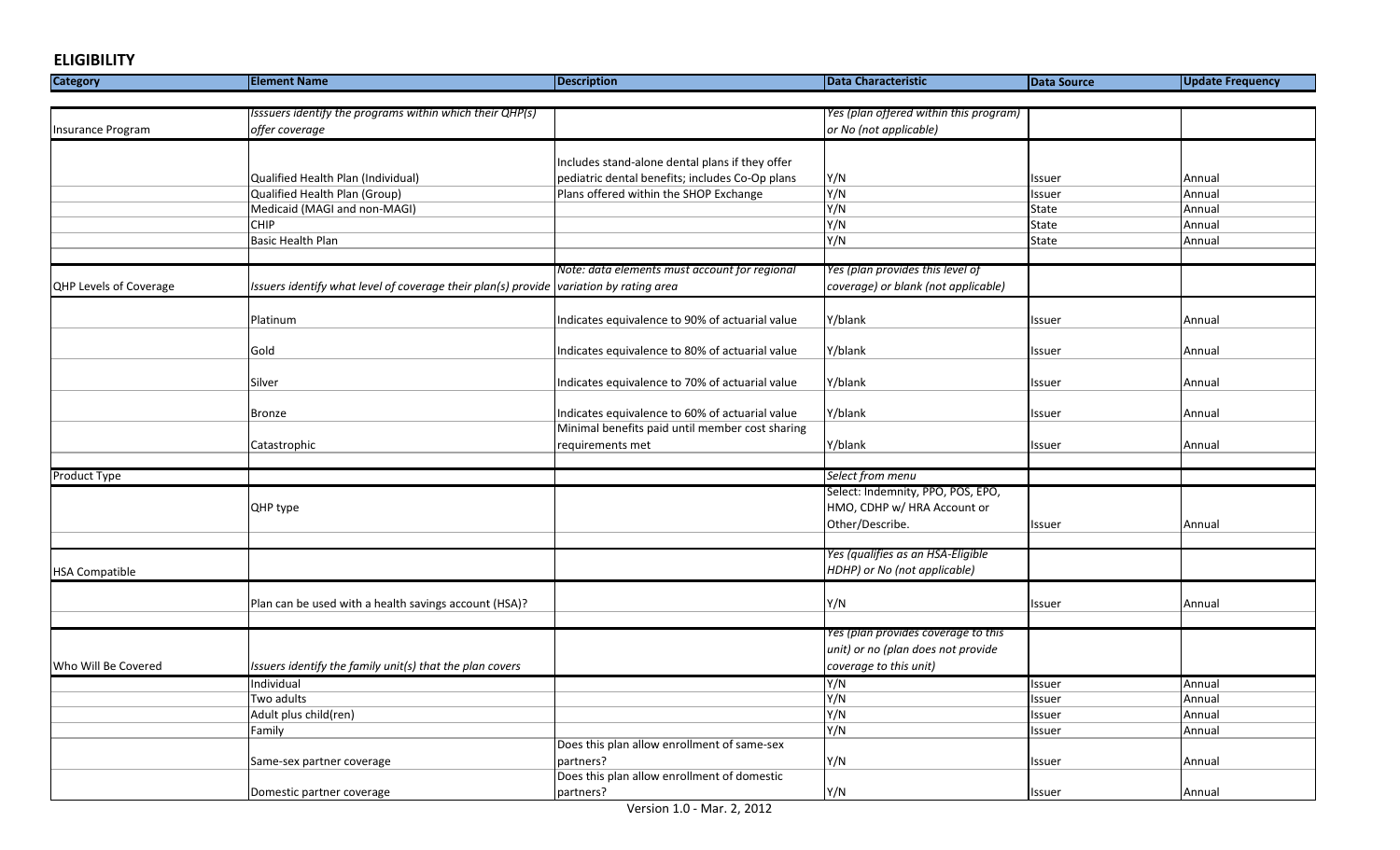| <b>PREMIUM COST</b>                              |                          |                                      |                     |                                       |                                      |  |
|--------------------------------------------------|--------------------------|--------------------------------------|---------------------|---------------------------------------|--------------------------------------|--|
| <b>Category</b>                                  | <b>Element</b>           | <b>Description</b>                   | Data Characteristic | <b>Data Source</b>                    | <b>Update Frequency</b>              |  |
|                                                  |                          |                                      |                     |                                       |                                      |  |
|                                                  |                          | Issuers identify monthly premium     |                     |                                       |                                      |  |
| <b>Total Premium</b>                             | <b>Family Unit</b>       | rates for QHP by family composition  |                     |                                       |                                      |  |
|                                                  |                          | Table of monthly premiums by age,    |                     |                                       |                                      |  |
|                                                  | Individual               | rating area, and tobacco use         | Currency            | Issuer                                | Annual                               |  |
|                                                  |                          | Table of monthly premiums by age,    |                     |                                       |                                      |  |
|                                                  | Two adults               | rating area, and tobacco use         | Currency            | Issuer                                | Annual                               |  |
|                                                  |                          | Table of monthly premiums by age,    |                     |                                       |                                      |  |
|                                                  | Adult plus child(ren)    | rating area, and tobacco use         | Currency            | Issuer                                | Annual                               |  |
|                                                  |                          | Table of monthly premiums by age,    |                     |                                       |                                      |  |
|                                                  | Family                   | rating area, and tobacco use         | Currency            | Issuer                                | Annual                               |  |
|                                                  |                          |                                      |                     |                                       |                                      |  |
|                                                  |                          | Dollar amount that primary taxpayer  |                     |                                       |                                      |  |
|                                                  |                          | will receive monthly based on        |                     |                                       |                                      |  |
| Health Insurance Premium Tax Credit 100-400% FPL |                          | household income                     |                     |                                       |                                      |  |
|                                                  |                          |                                      |                     | Exchange (user can adjust amt of      |                                      |  |
|                                                  |                          |                                      |                     | advanced premium tax credit they      |                                      |  |
|                                                  |                          |                                      |                     | will apply to premium reduction to    |                                      |  |
|                                                  |                          |                                      |                     | avoid tax consequences / penalties if |                                      |  |
|                                                  | Household credit         |                                      | Currency            | they err in income estimate)          |                                      |  |
|                                                  |                          |                                      |                     |                                       |                                      |  |
|                                                  | Software rules engine to | Total annual premium minus subsidies |                     |                                       |                                      |  |
| <b>Net Premium</b>                               | calculate net premium    | / credits                            |                     |                                       |                                      |  |
|                                                  |                          |                                      |                     |                                       | Static formula, total calculated for |  |
|                                                  | Individual               |                                      | Currency            | Exchange                              | each user                            |  |
|                                                  |                          |                                      |                     |                                       | Static formula, total calculated for |  |
|                                                  | Two adults               |                                      | Currency            | Exchange                              | each user                            |  |
|                                                  |                          |                                      |                     |                                       | Static formula, total calculated for |  |
|                                                  | Adult plus child(ren)    |                                      | Currency            | Exchange                              | each user                            |  |
|                                                  |                          |                                      |                     |                                       | Static formula, total calculated for |  |
|                                                  | Family                   |                                      | Currency            | Exchange                              | each user                            |  |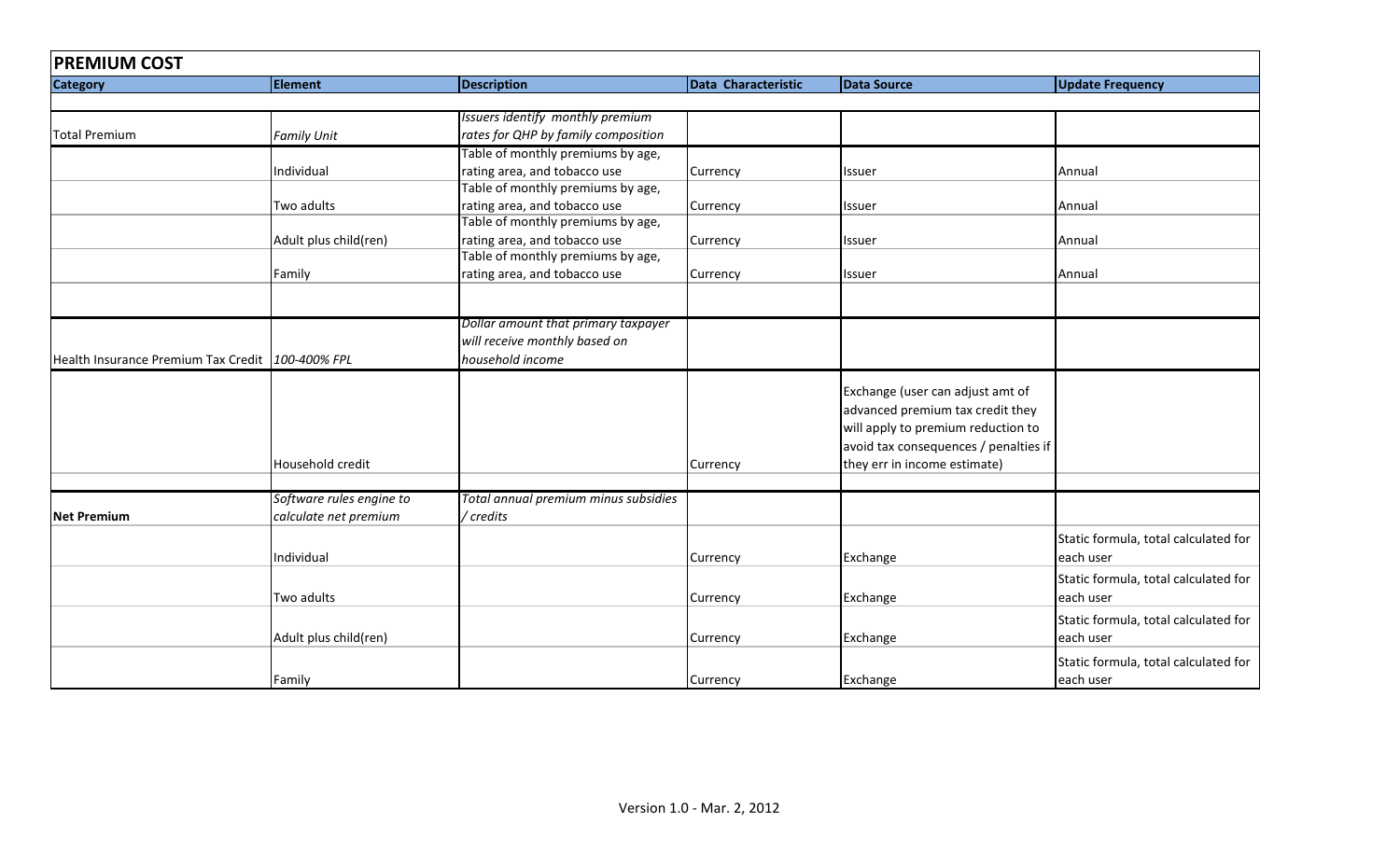| <b>Category</b>             | <b>Element</b>                       | <b>Data Chacteristic</b> | <b>Description</b>        | <b>Data Source</b>            | <b>Update Frequency</b>             |
|-----------------------------|--------------------------------------|--------------------------|---------------------------|-------------------------------|-------------------------------------|
|                             |                                      |                          |                           |                               |                                     |
|                             |                                      |                          |                           | Estimated annual cost at time |                                     |
|                             |                                      |                          | Software rules engine     | of care given plan's covered  |                                     |
|                             |                                      |                          | and/or actuarial          | benefits and user's expected  |                                     |
|                             |                                      |                          | datasets used to          | medical and prescription      |                                     |
| Annual Cost At Time of Care |                                      |                          | calculate costs           | services use                  |                                     |
|                             |                                      |                          | Utilization profile; pre- |                               | Static formula, totals update based |
|                             | Individual                           | Currency                 | defined or customized     | Actuarial/Cost Calculator*    | on user input                       |
|                             |                                      |                          |                           |                               |                                     |
|                             |                                      |                          | Utilization profile; pre- |                               |                                     |
|                             |                                      |                          | defined or customized     |                               | Static formula, totals update based |
|                             | Two adults                           | Currency                 | per user input            | Actuarial/Cost Calculator*    | on user input                       |
|                             |                                      |                          | Utilization profile; pre- |                               |                                     |
|                             |                                      |                          | defined or customized     |                               | Static formula, totals update based |
|                             | Adult plus child(ren)                | Currency                 | per user input            | Actuarial/Cost Calculator*    | on user input                       |
|                             |                                      |                          |                           |                               |                                     |
|                             |                                      |                          | Utilization profile; pre- |                               |                                     |
|                             |                                      |                          | defined or customized     |                               | Static formula, totals update based |
|                             | Family                               | Currency                 | per user input            | Actuarial/Cost Calculator*    | on user input                       |
|                             | Alternative version (below) uses two |                          |                           |                               |                                     |
|                             | family unit categories and may       |                          |                           |                               |                                     |
|                             | include age, health status and other |                          |                           |                               |                                     |
|                             | adjustments                          |                          |                           |                               |                                     |
|                             |                                      |                          |                           |                               |                                     |
|                             |                                      |                          | Utilization profile; pre- |                               |                                     |
|                             |                                      |                          | defined or customized     |                               | Static formula, totals update based |
|                             | Child                                | Currency                 | per user input            | Actuarial/Cost Calculator*    | on user input                       |
|                             |                                      |                          |                           |                               |                                     |
|                             |                                      |                          | Utilization profile; pre- |                               |                                     |
|                             |                                      |                          | defined or customized     |                               | Static formula, totals update based |
|                             | Adult                                | Currency                 | per user input            | Actuarial/Cost Calculator*    | on user input                       |

**Support Rules for Health Exchanges (separate attachment).**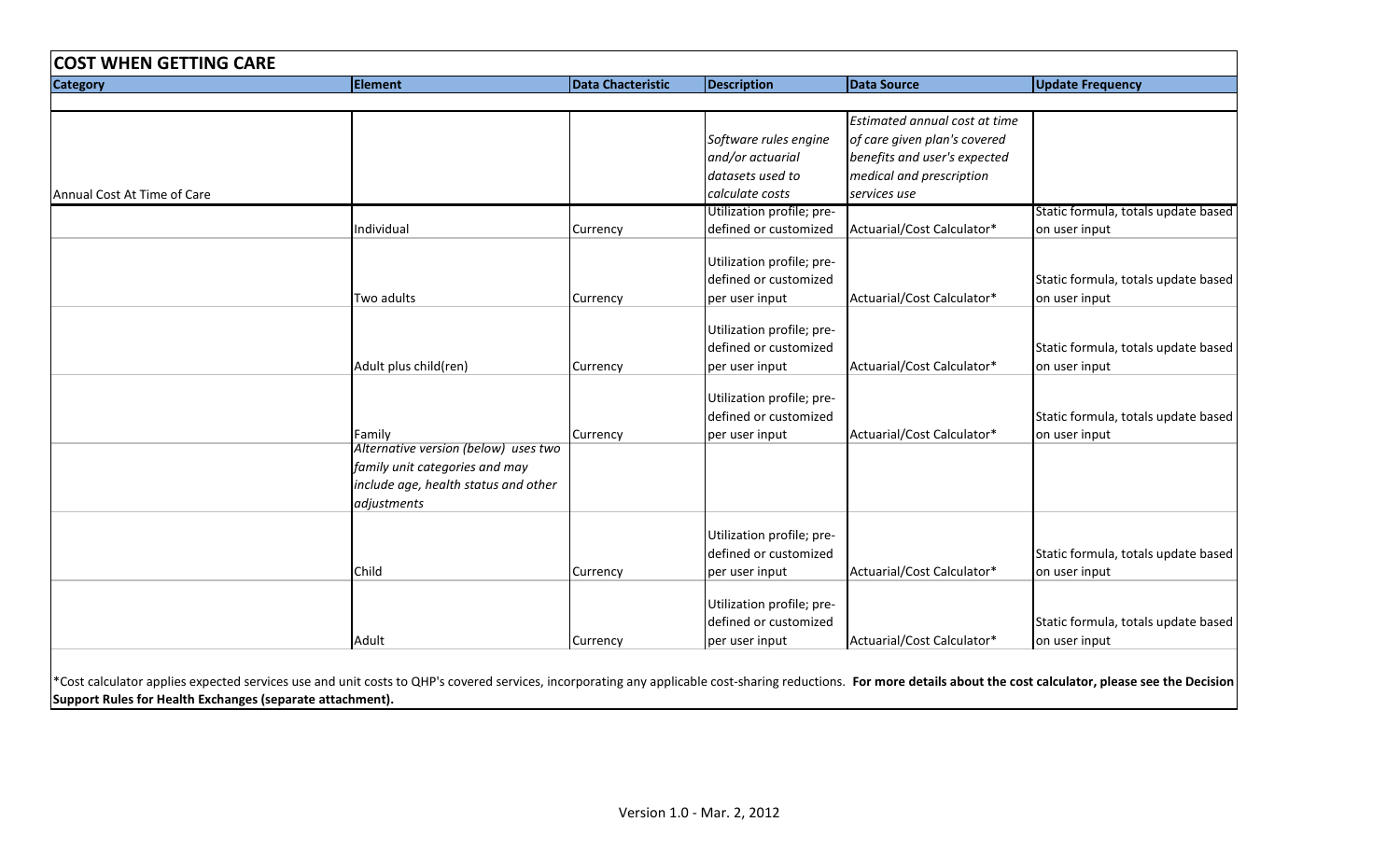| <b>PLAN FEATURES</b>                |                                                                                                                                                                                                                                                                                                                                      |                                                 |                                                                            |                         |                  |
|-------------------------------------|--------------------------------------------------------------------------------------------------------------------------------------------------------------------------------------------------------------------------------------------------------------------------------------------------------------------------------------|-------------------------------------------------|----------------------------------------------------------------------------|-------------------------|------------------|
|                                     |                                                                                                                                                                                                                                                                                                                                      |                                                 |                                                                            |                         | <b>Update</b>    |
| <b>Category</b>                     | <b>Element</b>                                                                                                                                                                                                                                                                                                                       | <b>Description</b>                              | Data Characteristic                                                        | Data Source             | Frequency        |
|                                     | Note: The data characteristic is listed as Y/N; however, exchanges should consider if plans should submit additional text or select from a checklist to accommodate different approaches to providing<br>wellness, disease management and how to save money services (i.e. integrated delivery models vs. traditional health plans). |                                                 |                                                                            |                         |                  |
|                                     |                                                                                                                                                                                                                                                                                                                                      |                                                 | Yes (plan includes this resource) or No (plan does not                     |                         |                  |
| <b>Wellness Resources: Programs</b> |                                                                                                                                                                                                                                                                                                                                      | <b>QHP</b> wellness resources                   | offer this resource)                                                       |                         |                  |
|                                     | Wellness/Healthy Behaviors Financial Incentives                                                                                                                                                                                                                                                                                      |                                                 | Y/N                                                                        | Issuer                  | Annual           |
|                                     | Health Risk Assessment & Improvement Plans                                                                                                                                                                                                                                                                                           |                                                 | Y/N                                                                        | Issuer                  | Annual           |
|                                     | Cardiovascular Health/Controlling Cholesterol & Blood Pressure<br>Back Health/Back Pain Prevention                                                                                                                                                                                                                                   |                                                 | Y/N<br>Y/N                                                                 | Issuer<br>Issuer        | Annual<br>Annual |
|                                     | Behavioral Health/Managing Your Stress                                                                                                                                                                                                                                                                                               |                                                 | Y/N                                                                        | Issuer                  | Annual           |
|                                     | <b>Physical Activity/Fitness</b>                                                                                                                                                                                                                                                                                                     |                                                 | Y/N                                                                        | Issuer                  | Annual           |
|                                     | Tobacco Use                                                                                                                                                                                                                                                                                                                          |                                                 | Y/N                                                                        | Issuer                  | Annual           |
|                                     | Weight Management/Nutrition                                                                                                                                                                                                                                                                                                          |                                                 | Y/N                                                                        | Issuer                  | Annual           |
|                                     |                                                                                                                                                                                                                                                                                                                                      |                                                 |                                                                            |                         |                  |
|                                     |                                                                                                                                                                                                                                                                                                                                      |                                                 | Yes (plan includes this method) or No (plan does not                       |                         |                  |
| Wellness Resources: Delivery Mode   |                                                                                                                                                                                                                                                                                                                                      | Modes in which wellness resources are delivered | offer this method)                                                         |                         |                  |
|                                     | Nurse Clinical Advice (Phone/Online)                                                                                                                                                                                                                                                                                                 |                                                 | Y/N                                                                        | Issuer                  | Annual           |
|                                     | Health Coach/Program-specific (Phone/Online)                                                                                                                                                                                                                                                                                         |                                                 | Y/N                                                                        | lssuer                  | Annual           |
|                                     | Personal Health Record                                                                                                                                                                                                                                                                                                               |                                                 | Y/N                                                                        | Issuer                  | Annual           |
|                                     | Plan Generated Electronic Alerts/Reminders                                                                                                                                                                                                                                                                                           |                                                 | Y/N                                                                        | Issuer                  | Annual           |
|                                     | Classes/Other In-Person Wellness Services                                                                                                                                                                                                                                                                                            |                                                 | Y/N                                                                        | Issuer                  | Annual           |
|                                     | <b>Online Wellness Educational Resources</b>                                                                                                                                                                                                                                                                                         |                                                 | Y/N                                                                        | Issuer                  | Annual           |
|                                     |                                                                                                                                                                                                                                                                                                                                      |                                                 |                                                                            |                         |                  |
| Disease Management Program          |                                                                                                                                                                                                                                                                                                                                      | QHP disease management programs                 | Yes (plan offers this program) or No (plan does not<br>offer this program) |                         |                  |
|                                     | Arthritis                                                                                                                                                                                                                                                                                                                            |                                                 | Y/N                                                                        | Issuer                  | Annual           |
|                                     | Asthma                                                                                                                                                                                                                                                                                                                               |                                                 | Y/N                                                                        | lssuer                  | Annual           |
|                                     | <b>Back Pain</b>                                                                                                                                                                                                                                                                                                                     |                                                 | Y/N                                                                        | Issuer                  | Annual           |
|                                     | Cancer                                                                                                                                                                                                                                                                                                                               |                                                 | Y/N                                                                        | Issuer                  | Annual           |
|                                     | Congestive Heart Failure / Coronary Artery Disease                                                                                                                                                                                                                                                                                   |                                                 | Y/N                                                                        | Issuer                  | Annual           |
|                                     | Depression<br><b>Diabetes</b>                                                                                                                                                                                                                                                                                                        |                                                 | Y/N<br>Y/N                                                                 | lssuer                  | Annual<br>Annual |
|                                     | Gastrointestinal / Stomach Disease                                                                                                                                                                                                                                                                                                   |                                                 | Y/N                                                                        | <b>Issuer</b><br>Issuer | Annual           |
|                                     | HIV/AIDs                                                                                                                                                                                                                                                                                                                             |                                                 | Y/N                                                                        | Issuer                  | Annual           |
|                                     | <b>Hypertension &amp; Cholesterol Management</b>                                                                                                                                                                                                                                                                                     |                                                 | Y/N                                                                        | Issuer                  | Annual           |
|                                     | Joint & Bone Disease/Disorder                                                                                                                                                                                                                                                                                                        |                                                 | Y/N                                                                        | Issuer                  | Annual           |
|                                     | Kidney Disease                                                                                                                                                                                                                                                                                                                       |                                                 | Y/N                                                                        | Issuer                  | Annual           |
|                                     | Lung Disease / Pulmonary                                                                                                                                                                                                                                                                                                             |                                                 | $\overline{Y/N}$                                                           | Issuer                  | Annual           |
|                                     | <b>Migraine Headaches</b>                                                                                                                                                                                                                                                                                                            |                                                 | Y/N                                                                        | Issuer                  | Annual           |
|                                     |                                                                                                                                                                                                                                                                                                                                      |                                                 |                                                                            |                         |                  |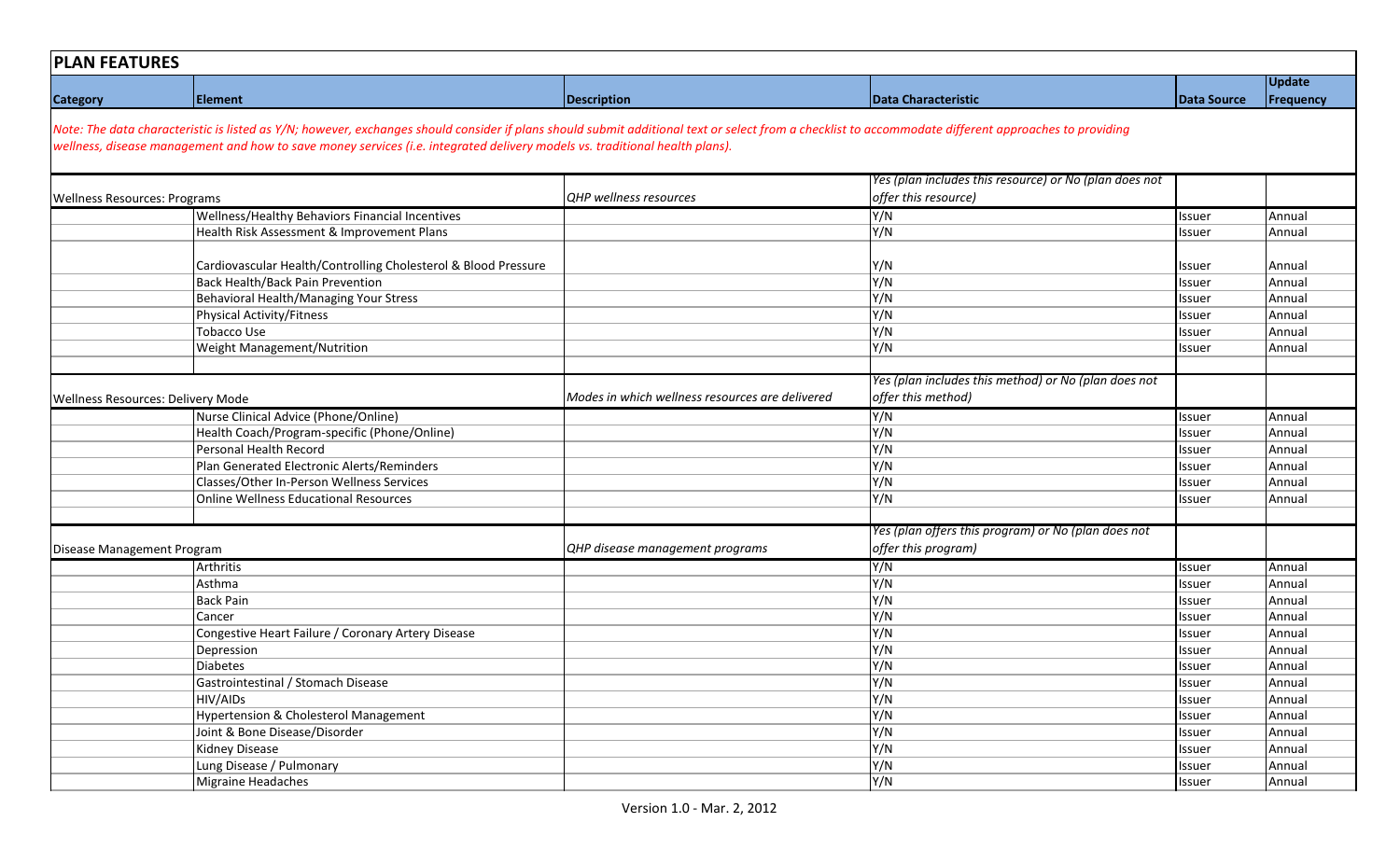|                   | <b>Other Complex Conditions</b>              |                                                         | Y/N                                                 | <b>Issuer</b>  | Annual        |
|-------------------|----------------------------------------------|---------------------------------------------------------|-----------------------------------------------------|----------------|---------------|
|                   | Pain Management                              |                                                         | Y/N                                                 | <b>Ilssuer</b> | Annual        |
|                   | Pregnancy                                    |                                                         | Y/N                                                 | <b>I</b> ssuer | Annual        |
|                   | Pregnancy, High-Risk                         |                                                         | Y/N                                                 | <b>Issuer</b>  | Annual        |
|                   | Transplants                                  |                                                         | Y/N                                                 | <b>Issuer</b>  | <b>Annual</b> |
|                   |                                              |                                                         |                                                     |                |               |
| How to Save Money |                                              |                                                         | Brief text explaining plan rules, links             |                |               |
|                   |                                              | Exchange summarizes key aspects of prescription         |                                                     |                |               |
|                   |                                              | drug/medication coverage that offer savings             |                                                     |                |               |
|                   |                                              | opportunities (formulary, generic vs. brand; retail vs. |                                                     |                |               |
|                   |                                              | mail; specialty drugs, preventive drug coverage, OTC    | Free text, link to plan online page (including plan |                |               |
|                   | Buying Medications (includes plan formulary) | education, etc.)                                        | formulary)                                          | Exchange       | Annual        |
|                   |                                              | Discounted/free services available (e.g., gym           |                                                     |                |               |
|                   | <b>Free or Discounted Services</b>           | membership)                                             | Y/N, Link to plan online page                       | <b>Issuer</b>  | Annual        |
|                   |                                              | Cost information to shop for plan providers and         |                                                     |                |               |
|                   | Help to Compare Prices                       | services                                                | Y/N, Link to plan online page                       | <b>Issuer</b>  | Annual        |
|                   |                                              | Exchange summarizes plan coverage and services that     |                                                     |                |               |
|                   |                                              | offer savings opportunities (preventive care,           | Free text or select from checklist of cost-saving   |                |               |
|                   | Use Your Benefits Coverage to Save Money     | convenient care clinic, e-visits, etc.)                 | services                                            | Exchange       | Annual        |
|                   |                                              | Exchange summarizes key benefits coverage rules         |                                                     |                |               |
|                   |                                              | (distinguishes products on use of deductibles,          |                                                     |                |               |
|                   |                                              | coinsurance, copays, in/out of network, other           | Free text or select from checklist of cost-saving   |                |               |
|                   | Your Share of Cost When Getting Care         | coverage types)                                         | services                                            | Exchange       | Annual        |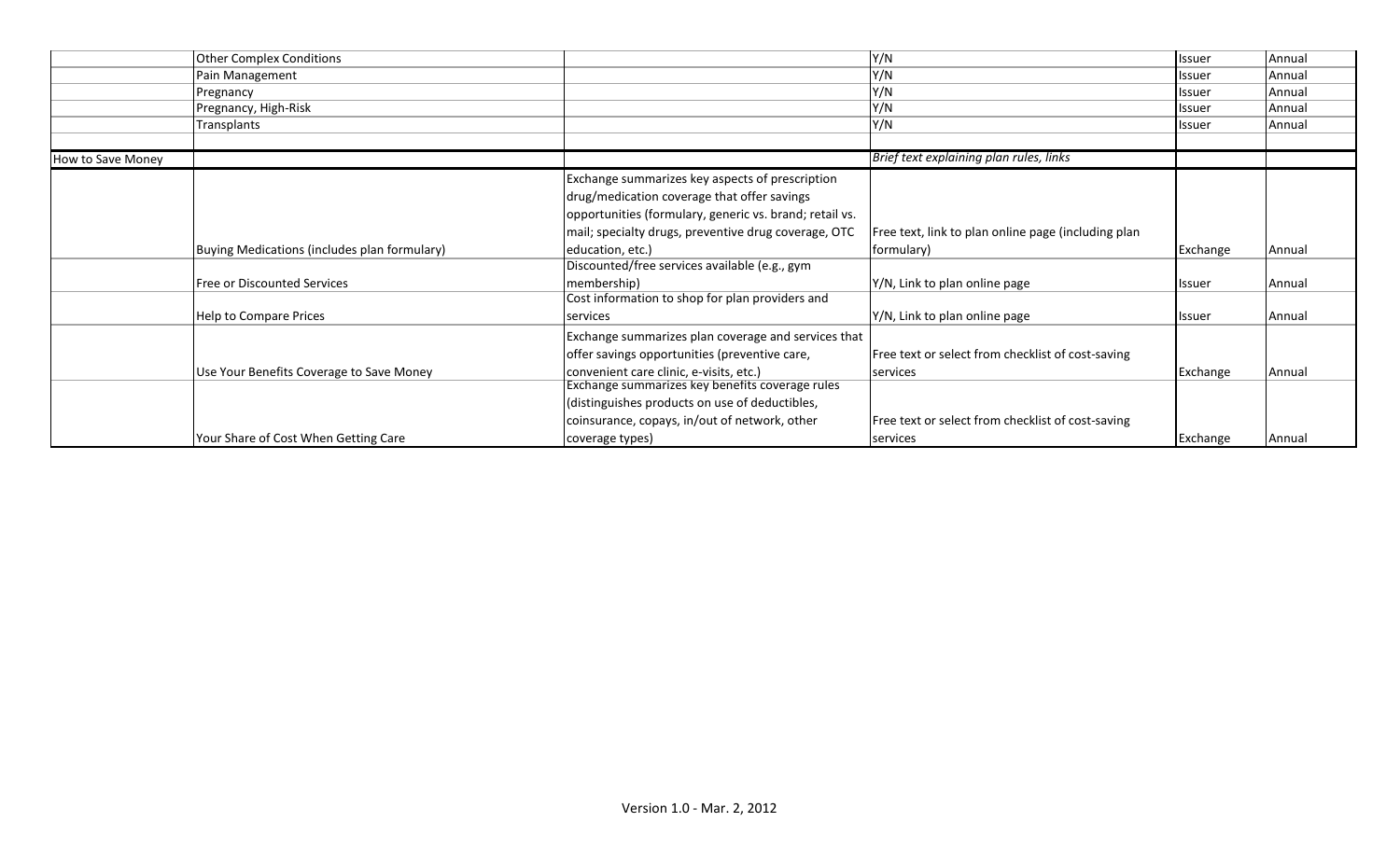| <b>COVERED SERVICES</b>                             |                                                                                                |                       |                                                                |                                                                   |                                                        |                                                    |                            |                                  |                    |
|-----------------------------------------------------|------------------------------------------------------------------------------------------------|-----------------------|----------------------------------------------------------------|-------------------------------------------------------------------|--------------------------------------------------------|----------------------------------------------------|----------------------------|----------------------------------|--------------------|
|                                                     |                                                                                                |                       |                                                                |                                                                   |                                                        | Included in general                                | Included in service-       |                                  |                    |
| <b>Category</b>                                     | <b>Element</b>                                                                                 | <b>Description</b>    | <b>Data Characteristic</b>                                     |                                                                   | <b>Limitations / Exceptions</b>                        | <b>Sxemual</b> max?                                | pecific max?               | <b>Subject to deductible?</b>    | <b>Data Source</b> |
|                                                     |                                                                                                |                       |                                                                |                                                                   |                                                        | Accumulator rules:                                 | Accumulator rules:         | Accumulator rules:               |                    |
|                                                     |                                                                                                |                       |                                                                |                                                                   |                                                        |                                                    |                            |                                  |                    |
|                                                     |                                                                                                |                       |                                                                |                                                                   | Explanation of limitations/exceptions                  |                                                    |                            |                                  |                    |
|                                                     |                                                                                                |                       |                                                                |                                                                   | to cost or co-insurance applicability -                |                                                    |                            |                                  |                    |
|                                                     |                                                                                                |                       |                                                                |                                                                   | select one of the following:                           |                                                    |                            |                                  |                    |
|                                                     |                                                                                                |                       |                                                                |                                                                   | *requires a waiting period,                            |                                                    |                            |                                  |                    |
|                                                     |                                                                                                |                       |                                                                |                                                                   | *has a separate deductible,                            |                                                    |                            |                                  |                    |
|                                                     |                                                                                                |                       | List co-pay or co-insurance. Identify as covered, not covered, |                                                                   | *has a benefit cap/limit lower than                    |                                                    |                            |                                  |                    |
|                                                     |                                                                                                |                       |                                                                | covered with limitations or covered at additional cost. Should be | what is commonly covered                               |                                                    |                            |                                  |                    |
|                                                     |                                                                                                |                       |                                                                | flexible to accommodate other network arrangements such as a      | *limited only to certain circumstances                 |                                                    | Are the following included |                                  |                    |
|                                                     |                                                                                                |                       | high-value network, patient-centered medical home, and         |                                                                   | (e.g. acupuncture is covered in lieu of                | Are the following included in the service-specific |                            | Are the following subject to the |                    |
| Common Medical Event*                               |                                                                                                |                       | accountable care organizations.                                |                                                                   | anesthesia)                                            | n the annual max?                                  | max?                       | general deductible ?             |                    |
| Health care provider office or clinic visit         |                                                                                                |                       |                                                                |                                                                   |                                                        |                                                    |                            |                                  |                    |
|                                                     | Primary care visit to treat an injury or illness                                               |                       | \$/% for In-Network                                            | \$/% for Out-of-Network                                           | Select from above options<br>Select from above options | //N or N/A                                         | Y/N or N/A                 | Y/N or N/A                       | Issuer             |
|                                                     | Specialist visit<br>Other practitioner office visit (Includes chiropractic and/or acupuncture) |                       | \$/% for In-Network<br>\$/% for In-Network                     | \$/% for Out-of-Network<br>\$/% for Out-of-Network                | Select from above options                              | /N or N/A<br>//N or N/A                            | Y/N or N/A<br>Y/N or N/A   | Y/N or N/A<br>Y/N or N/A         | Issuer             |
|                                                     | Preventive care / screening / immunization                                                     |                       | \$/% for In-Network                                            | \$/% for Out-of-Network                                           | Select from above options                              | //N or N/A                                         | Y/N or N/A                 | Y/N or N/A                       | Issuer<br>Issuer   |
| Test                                                |                                                                                                |                       |                                                                |                                                                   |                                                        |                                                    |                            |                                  |                    |
|                                                     | Diagnotic test (x-ray, blood work)                                                             |                       | \$/% for In-Network                                            | \$/% for Out-of-Network                                           | Select from above options                              | //N or N/A                                         | Y/N or N/A                 | Y/N or N/A                       | Issuer             |
|                                                     | Imaging (CT/PET scans, MRIs)                                                                   |                       | \$/% for In-Network                                            | 3/% for Out-of-Network                                            | Select from above options                              | //N or N/A                                         | Y/N or N/A                 | Y/N or N/A                       | ssuer              |
| Drugs                                               |                                                                                                |                       |                                                                |                                                                   |                                                        |                                                    |                            |                                  |                    |
|                                                     | Generic drugs                                                                                  |                       | \$/% for Retail                                                | \$/% for Mail Order                                               | Select from above options                              | '/N or N/A                                         | Y/N or N/A                 | Y/N or Rx Deductible or N/A      | Issuer             |
|                                                     | Preferred brand drugs                                                                          |                       | \$/% for Retail                                                | \$/% for Mail Order                                               | Select from above options                              | /N or N/A                                          | Y/N or N/A                 | Y/N or Rx Deductible or N/A      | Issuer             |
|                                                     | Non-preferred brand drugs                                                                      |                       | \$/% for Retail                                                | \$/% for Mail Order                                               | Select from above options                              | $\sqrt{N}$ or N/A                                  | Y/N or N/A                 | Y/N or Rx Deductible or N/A      | Issuer             |
|                                                     | Specialty drugs (e.g. infusion)                                                                |                       | \$/% for Retail                                                | \$/% for Mail Order                                               | Select from above options                              | //N or N/A                                         | Y/N or N/A                 | Y/N or Rx Deductible or N/A      | Issuer             |
| Outpatient surgery                                  |                                                                                                |                       | \$/% for In-Network                                            | \$/% for Out-of-Network                                           | Select from above options                              | //N or N/A                                         | Y/N or N/A                 | Y/N or N/A                       | Issuer             |
|                                                     | Facility fee (e.g. ambulatory surgery center)<br>Physician / surgeon fees                      |                       | \$/% for In-Network                                            | \$/% for Out-of-Network                                           | Select from above options                              | //N or N/A                                         | Y/N or N/A                 | Y/N or N/A                       | Issuer             |
| Immediate medical attention                         |                                                                                                |                       |                                                                |                                                                   |                                                        |                                                    |                            |                                  |                    |
|                                                     | Emergency room services                                                                        |                       | \$/% for In-Network                                            | \$/% for Out-of-Network                                           | Select from above options                              | //N or N/A                                         | Y/N or N/A                 | Y/N or N/A                       | Issuer             |
|                                                     | Emergency medical transportation                                                               |                       | \$/% for In-Network                                            | \$/% for Out-of-Network                                           | Select from above options                              | //N or N/A                                         | Y/N or N/A                 | Y/N or N/A                       | Issuer             |
|                                                     | Urgent care                                                                                    |                       | \$/% for In-Network                                            | \$/% for Out-of-Network                                           | Select from above options                              | //N or N/A                                         | Y/N or N/A                 | Y/N or N/A                       | Issuer             |
| Hospital stay                                       |                                                                                                |                       |                                                                |                                                                   |                                                        |                                                    |                            |                                  |                    |
|                                                     | Facility fee (e.g.hospital room)                                                               |                       | \$/% for In-Network                                            | ›/% for Out-of-Network                                            | Select from above options                              | //N or N/A                                         | Y/N or N/A                 | Y/N or N/A                       | Issuer             |
|                                                     | Physician / surgeon fee                                                                        |                       | \$/% for In-Network                                            | \$/% for Out-of-Network                                           | Select from above options                              | Y/N or N/A                                         | Y/N or N/A                 | Y/N or N/A                       | Issuer             |
| Mental health, behavioral health or substance abuse |                                                                                                |                       |                                                                |                                                                   |                                                        |                                                    |                            |                                  |                    |
| needs                                               |                                                                                                |                       | \$/% for In-Network                                            |                                                                   |                                                        |                                                    | Y/N or N/A                 | Y/N or N/A                       |                    |
|                                                     | Mental/Behavioral health outpatient services<br>Mental/Behavioral health inpatient services    |                       | \$/% for In-Network                                            | \$/% for Out-of-Network<br>\$/% for Out-of-Network                | Select from above options<br>Select from above options | //N or N/A<br>/N or N/A                            | Y/N or N/A                 | Y/N or N/A                       | Issuer<br>Issuer   |
|                                                     | Substance use disorder outpatient services                                                     |                       | \$/% for In-Network                                            | \$/% for Out-of-Network                                           | Select from above options                              | //N or N/A                                         | Y/N or N/A                 | Y/N or N/A                       | Issuer             |
|                                                     | Substance use disorder inpatient services                                                      |                       | \$/% for In-Network                                            | \$/% for Out-of-Network                                           | Select from above options                              | //N or N/A                                         | Y/N or N/A                 | Y/N or N/A                       | Issuer             |
| Pregnancy                                           |                                                                                                |                       |                                                                |                                                                   |                                                        |                                                    |                            |                                  |                    |
|                                                     | Prenatal and postnatal care                                                                    |                       | \$/% for In-Network                                            | አ/% for Out-of-Network                                            | Select from above options                              | //N or N/A                                         | Y/N or N/A                 | Y/N or N/A                       | Issuer             |
|                                                     | Delivery and all inpatient services                                                            |                       | \$/% for In-Network                                            | \$/% for Out-of-Network                                           | Select from above options                              | //N or N/A                                         | Y/N or N/A                 | Y/N or N/A                       | Issuer             |
| Recovery or other special health need               |                                                                                                |                       |                                                                |                                                                   |                                                        |                                                    |                            |                                  |                    |
|                                                     | Home health care                                                                               |                       | \$/% for In-Network                                            | \$/% for Out-of-Network                                           | Select from above options                              | //N or N/A                                         | Y/N or N/A                 | Y/N or N/A                       | Issuer             |
|                                                     | Rehabilitation services                                                                        |                       | \$/% for In-Network                                            | % for Out-of-Network                                              | Select from above options                              | '/N or N/A                                         | Y/N or N/A                 | Y/N or N/A                       | Issuer             |
|                                                     | Habilitation services                                                                          |                       | \$/% for In-Network                                            | \$/% for Out-of-Network                                           | Select from above options                              | /N or N/A                                          | Y/N or N/A                 | Y/N or N/A                       | Issuer             |
|                                                     | Skilled nursing care                                                                           |                       | \$/% for In-Network                                            | \$/% for Out-of-Network                                           | Select from above options                              | //N or N/A                                         | Y/N or N/A                 | Y/N or N/A                       | Issuer             |
|                                                     | Durable medical equipment<br>Hospice service                                                   |                       | \$/% for In-Network<br>\$/% for In-Network                     | \$/% for Out-of-Network<br>\$/% for Out-of-Network                | Select from above options<br>Select from above options | /N or N/A<br>//N or N/A                            | Y/N or N/A<br>Y/N or N/A   | Y/N or N/A<br>Y/N or N/A         | Issuer<br>Issuer   |
| Child dental or eye care                            |                                                                                                |                       |                                                                |                                                                   |                                                        |                                                    |                            |                                  |                    |
|                                                     | Eye exam                                                                                       |                       | \$/% for In-Network                                            | \$/% for Out-of-Network                                           | Select from above options                              | '/N or N/A                                         | Y/N or N/A                 | Y/N or N/A                       | Issuer             |
|                                                     | Glasses                                                                                        |                       | \$/% for In-Network                                            | \$/% for Out-of-Network                                           | Select from above options                              | '/N or N/A                                         | Y/N or N/A                 | Y/N or N/A                       | Issuer             |
|                                                     | Dental Check-Up                                                                                |                       | \$/% for In-Network                                            | \$/% for Out-of-Network                                           | Select from above options                              | '/N or N/A                                         | Y/N or N/A                 | Y/N or N/A                       | Issuer             |
|                                                     |                                                                                                |                       |                                                                |                                                                   |                                                        |                                                    |                            |                                  |                    |
| Excluded Services and Other Covered Services        |                                                                                                |                       | Text describing services                                       |                                                                   |                                                        |                                                    |                            |                                  |                    |
|                                                     |                                                                                                |                       | Choose from allowed list of                                    |                                                                   |                                                        |                                                    |                            |                                  |                    |
|                                                     |                                                                                                |                       | services; see SBOC                                             |                                                                   |                                                        |                                                    |                            |                                  |                    |
|                                                     | Services the Plan Does Not Cover                                                               | g. Bariatric surgery. | instructions                                                   |                                                                   |                                                        |                                                    |                            |                                  | ssuer              |
|                                                     |                                                                                                |                       |                                                                |                                                                   |                                                        |                                                    |                            |                                  |                    |
|                                                     |                                                                                                |                       | Choose from list of services;<br>see SBOC instructions         |                                                                   |                                                        |                                                    |                            |                                  |                    |
|                                                     | <b>Other Covered Services</b>                                                                  | e.g. Hearing aids     |                                                                |                                                                   |                                                        |                                                    |                            |                                  | ssuer              |
|                                                     |                                                                                                |                       |                                                                |                                                                   |                                                        |                                                    |                            |                                  |                    |
|                                                     |                                                                                                |                       | In-Network deductible, co-                                     |                                                                   |                                                        |                                                    |                            |                                  |                    |
|                                                     |                                                                                                |                       | pays, co-insurance as                                          | Out-of-Network deductible, co-                                    | Explanation of limitations/exceptions to               |                                                    |                            |                                  |                    |
| <b>Preventive Care</b>                              | These are additional coverage elements for consideration                                       |                       | applicable                                                     | pays, co-insurance as applicable                                  | cost or co-insurance applicability                     |                                                    |                            |                                  |                    |
|                                                     |                                                                                                |                       |                                                                |                                                                   |                                                        |                                                    |                            |                                  |                    |

Version 1.0 - Mar. 2, 2012

\*Categories and elements drawn from the final rule on the Summary of Benefits and Coverage: http://cciio.cms.gov/resources/files/08222011\_updated\_2715\_guidance.pdf.pdf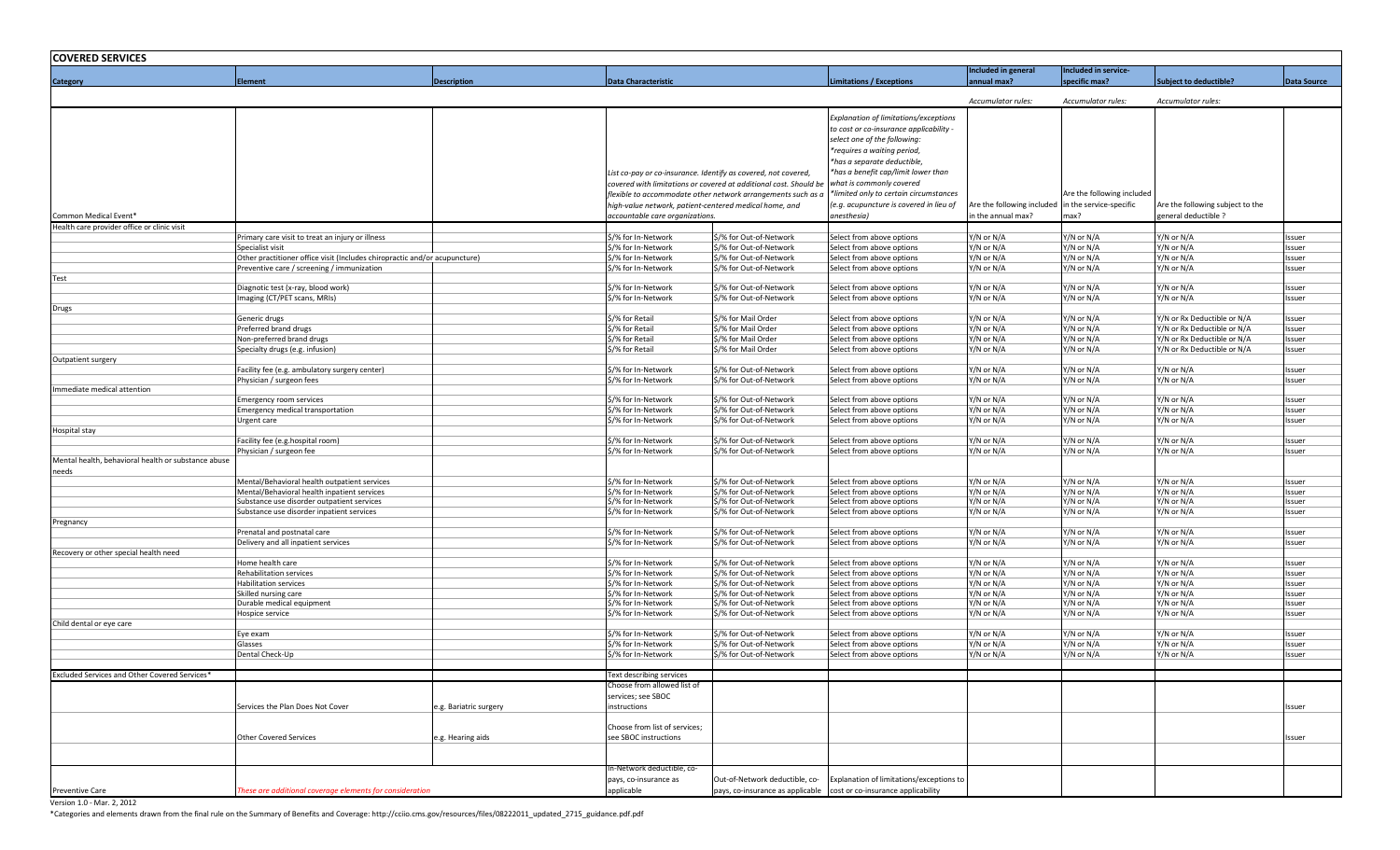|                                        | Adult preventive office visit                             |                                                   | \$/% for In-Network         | \$/% for Out-of-Network          | Select from above options             | Y/N or N/A           | Y/N or N/A           | Y/N or N/A | Issuer           |
|----------------------------------------|-----------------------------------------------------------|---------------------------------------------------|-----------------------------|----------------------------------|---------------------------------------|----------------------|----------------------|------------|------------------|
|                                        | Child preventive office visit                             |                                                   | \$/% for In-Network         | \$/% for Out-of-Network          | Select from above options             | //N or N/A           | $\frac{7}{N}$ or N/A | Y/N or N/A | Issuer           |
|                                        | Adult screenings/immunizations                            |                                                   | \$/% for In-Network         | \$/% for Out-of-Network          | Select from above options             | //N or N/A           | //N or N/A           | Y/N or N/A | Issuer           |
|                                        | Child preventive screenings/immunizations                 |                                                   | \$/% for In-Network         | \$/% for Out-of-Network          | Select from above options             | $\frac{7}{N}$ or N/A | $\frac{7}{N}$ or N/A | Y/N or N/A | Issuer           |
|                                        |                                                           |                                                   |                             |                                  |                                       |                      |                      |            |                  |
|                                        |                                                           |                                                   | In-Network deductible, co-  |                                  |                                       |                      |                      |            |                  |
|                                        |                                                           |                                                   | pays, co-insurance as       | Out-of-Network deductible, co-   | Explanation of limitations/exceptions |                      |                      |            |                  |
| Family Planning / Reproductive Health  | hese are additional coverage elements for consideration   |                                                   | applicable                  | pays, co-insurance as applicable | to cost or co-insurance applicability |                      |                      |            |                  |
|                                        | Infertility treatment (visits, labs, medications)         |                                                   | \$/% for In-Network         | \$/% for Out-of-Network          | Select from above options             | //N or N/A           | //N or N/A           | Y/N or N/A | Issuer           |
|                                        | Family planning office visit                              |                                                   | \$/% for In-Network         | \$/% for Out-of-Network          | Select from above options             | //N or N/A           | //N or N/A           | Y/N or N/A | Issuer           |
|                                        | Sterilizations and reversals (tubal ligations, vasectomy, |                                                   |                             |                                  |                                       |                      |                      |            |                  |
|                                        | other)                                                    |                                                   | \$/% for In-Network         | \$/% for Out-of-Network          | Select from above options             | //N or N/A           | //N or N/A           | Y/N or N/A | Issuer           |
|                                        | Abortions                                                 |                                                   | \$/% for In-Network         | \$/% for Out-of-Network          | Select from above options             | //N or N/A           | //N or N/A           | Y/N or N/A | Issuer           |
|                                        |                                                           |                                                   | Plan Deductible / OOP Max · | Plan Deductible / OOP Max - or   |                                       |                      |                      |            |                  |
| <b>Total Out of Pocket Costs</b>       |                                                           |                                                   |                             |                                  |                                       |                      |                      |            |                  |
|                                        |                                                           |                                                   | or does not apply           | does not apply                   |                                       |                      |                      |            |                  |
|                                        | Deductible self (general/medical)                         |                                                   | \$/N/A                      | $\sqrt{N/A}$                     |                                       |                      |                      |            | Issuer           |
|                                        | Deductible self (drug)                                    |                                                   | \$/N/A<br>S/N/A             | \$/N/A<br>5/N/A                  |                                       |                      |                      |            | Issuer           |
|                                        | Deductible family (general / medical)                     |                                                   | S/N/A                       | \$/N/A                           |                                       |                      |                      |            | Issuer           |
|                                        | Deductible family (drug)<br>Annual maximum self           |                                                   |                             |                                  |                                       |                      |                      |            | Issuer<br>Issuer |
|                                        | Annual maximum family                                     |                                                   |                             |                                  |                                       |                      |                      |            | Issuer           |
|                                        | Are there additional, service-specific deductibles?       |                                                   | Y/N (explain)               | Y/N (explain)                    |                                       |                      |                      |            | Issuer           |
|                                        | Are there deductibles for preferred / non-preferred       |                                                   |                             |                                  |                                       |                      |                      |            |                  |
|                                        | providers?                                                |                                                   | Y/N (explain)               | Y/N (explain)                    |                                       |                      |                      |            | Issuer           |
|                                        |                                                           |                                                   |                             |                                  |                                       |                      |                      |            |                  |
|                                        |                                                           |                                                   | 'n-Network Deductible, Co-  |                                  |                                       |                      |                      |            |                  |
|                                        | Cost sharing if patient receives services in-Network      |                                                   | pays, co-insurance as       | Out-of-Network Deductible, Co-   | Explanation of limitations/exceptions |                      |                      |            |                  |
| Cost-Sharing Under Specific Scenarios* | under 3 scenarios listed in SBOC form                     |                                                   | applicable                  | pays, co-insurance as applicable | to cost or co-insurance applicability |                      |                      |            |                  |
|                                        |                                                           | ncludes services by all physicians (primary care, |                             |                                  |                                       |                      |                      |            |                  |
|                                        |                                                           | specialist, etc.) and alternative providers       |                             |                                  |                                       |                      |                      |            |                  |
|                                        | Office visits & procedures                                | (chiropractor, acupuncture, etc.)                 | \$/% for In-Network         | \$/% for Out-of-Network          | Select from above options             |                      |                      |            | Issuer           |
|                                        | Anesthesia                                                |                                                   | \$/% for In-Network         | \$/% for Out-of-Network          | Select from above options             |                      |                      |            | Issuer           |
|                                        |                                                           | Applies to maternity scenario only; other         |                             |                                  |                                       |                      |                      |            |                  |
|                                        | Hospital charges (baby)                                   | scenarios would use "Hospital charges"            | \$/% for In-Network         | \$/% for Out-of-Network          | Select from above options             |                      |                      |            | Issuer           |
|                                        |                                                           | Applies to maternity scenario only; other         |                             |                                  |                                       |                      |                      |            |                  |
|                                        | Hospital charges (mother)                                 | scenarios would use "Hospital charges"            | \$/% for In-Network         | \$/% for Out-of-Network          | Select from above options             |                      |                      |            | Issuer           |
|                                        | Laboratory tests                                          | Includes blood work                               | \$/% for In-Network         | \$/% for Out-of-Network          | Select from above options             |                      |                      |            | Issuer           |
|                                        |                                                           | Includes durable medical equipment, orthotics,    |                             |                                  |                                       |                      |                      |            |                  |
|                                        | Medical equipment & supplies                              | prosthetics                                       | \$/% for In-Network         | \$/% for Out-of-Network          | Select from above options             |                      |                      |            | Issuer           |
|                                        |                                                           | ncludes all prescription drugs (generic,          |                             |                                  |                                       |                      |                      |            |                  |
|                                        |                                                           | brand/preferred, non-preferred) which are not     |                             |                                  |                                       |                      |                      |            |                  |
|                                        |                                                           | administered in a hospital, physician's office or |                             |                                  |                                       |                      |                      |            |                  |
|                                        | Prescriptions                                             | other facility                                    | \$/% for In-Network         | \$/% for Out-of-Network          | Select from above options             |                      |                      |            | Issuer           |
|                                        |                                                           | Includes radiology and imaging procedures, CT,    |                             |                                  |                                       |                      |                      |            |                  |
|                                        | Radiology                                                 | MRI, Ultrasounds, x-rays                          | \$/% for In-Network         | \$/% for Out-of-Network          | Select from above options             |                      |                      |            | Issuer           |
|                                        |                                                           | Applies to maternity scenario only; typically a   |                             |                                  |                                       |                      |                      |            |                  |
|                                        | Routine obstetric care                                    | bundled payment                                   | \$/% for In-Network         | \$/% for Out-of-Network          | Select from above options             |                      |                      |            | Issuer           |
|                                        | Vaccines, other preventive                                |                                                   | \$/% for In-Network         | \$/% for Out-of-Network          | Select from above options             |                      |                      |            | Issuer           |
|                                        |                                                           |                                                   |                             |                                  |                                       |                      |                      |            |                  |
|                                        |                                                           |                                                   | Sample deductible, co-pays, |                                  |                                       |                      |                      |            |                  |
|                                        | How plan might cover medical care in two situations       |                                                   | limits/exclusions, and co-  |                                  | Explanation of limitations/exceptions |                      |                      |            |                  |
| Aggregated Cost Sharing by Scenario*   | (aggregated from categories above)                        |                                                   | insurance as applicable     |                                  | to cost or co-insurance applicability |                      |                      |            |                  |
|                                        | Having a Baby                                             |                                                   | \$1%                        |                                  | Select from above options             |                      |                      |            | Issuer           |
|                                        | Managing Type 2 Diabetes                                  |                                                   | $5/$ %                      |                                  | Select from above options             |                      |                      |            | Issuer           |
|                                        |                                                           |                                                   |                             |                                  |                                       |                      |                      |            |                  |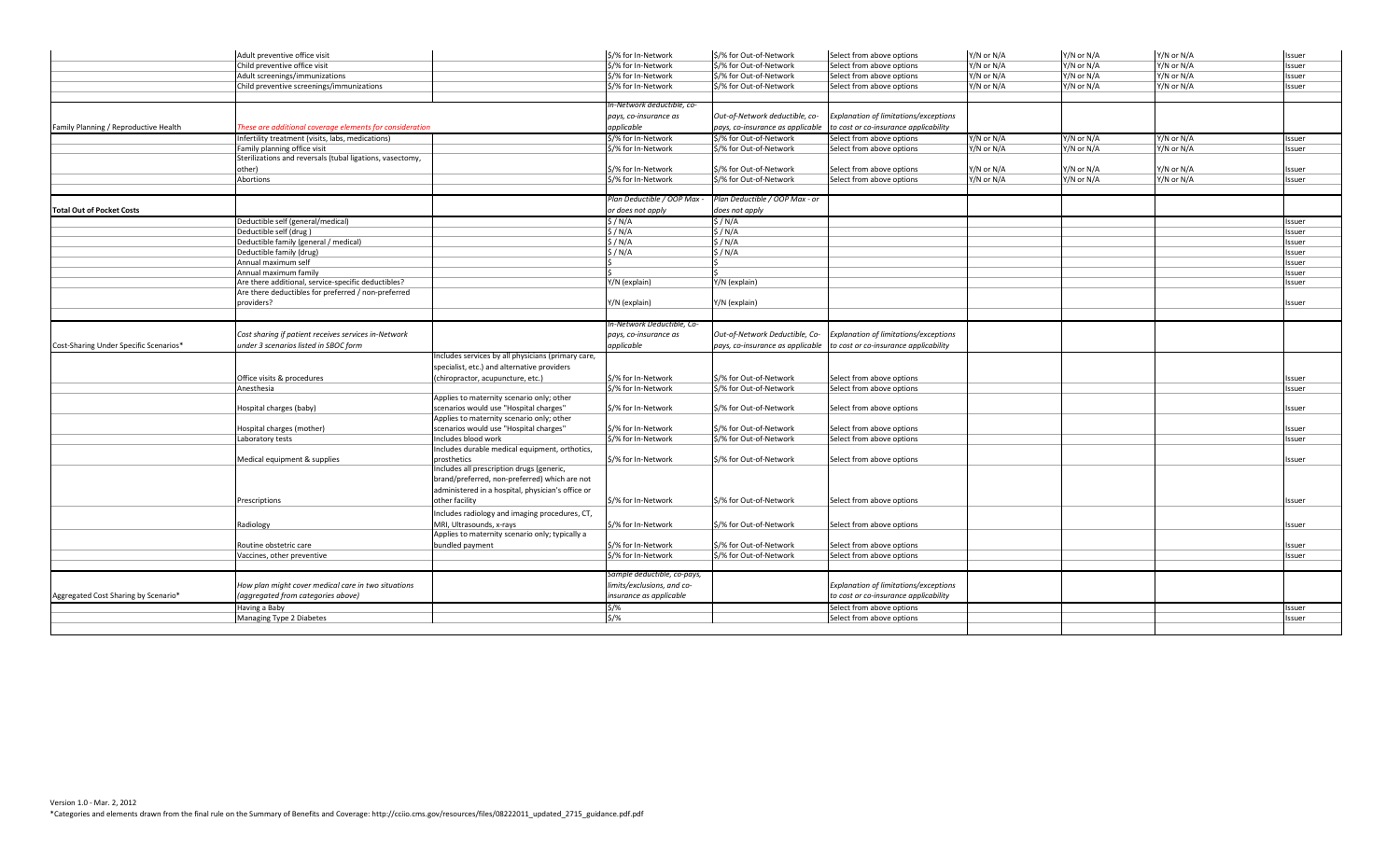| <b>DOCTOR CHOICE</b>            |                                            |                                                                     |                                    |                    |                         |
|---------------------------------|--------------------------------------------|---------------------------------------------------------------------|------------------------------------|--------------------|-------------------------|
| <b>Category</b>                 | <b>Element</b>                             | <b>Description</b>                                                  | <b>Data Characteristic</b>         | <b>Data Source</b> | <b>Update Frequency</b> |
|                                 |                                            |                                                                     |                                    |                    |                         |
| <b>Access to Provider Rules</b> |                                            |                                                                     |                                    |                    |                         |
|                                 |                                            |                                                                     |                                    |                    |                         |
|                                 |                                            | Is referral needed for the individual                               |                                    |                    |                         |
|                                 |                                            | to access designated                                                |                                    |                    |                         |
|                                 | <b>Specialist Referral</b>                 | specialists/specialty services?                                     | Y/N                                | Issuer             | Annual                  |
|                                 |                                            | Designate specialties that require a Specialty Codes (CMS Specialty |                                    |                    |                         |
|                                 | <b>Specialist Referral Types</b>           | referral                                                            | <b>Health Care Taxonomy Codes)</b> | Issuer             | Annual                  |
|                                 |                                            | Designate specialty services that                                   | Service Codes (e.g., behavioral    |                    |                         |
|                                 | <b>Specialty Services Referral Types</b>   | require a referral                                                  | health)                            | Issuer             | Annual                  |
|                                 |                                            | Must individual choose/enroll with                                  |                                    |                    |                         |
|                                 | Primary Care Physician (PCP) Designation   | a primary care provider?                                            | Y/N                                | Issuer             | Annual                  |
|                                 |                                            | Are coverage levels specific to a                                   |                                    |                    |                         |
|                                 | Service Area Coverage                      | designated geographic area?                                         | Y/N                                | Issuer             | Annual                  |
|                                 |                                            | Provide geographic parameters for                                   |                                    |                    |                         |
|                                 |                                            | service area if Item 9 answer is                                    |                                    |                    |                         |
|                                 | Service Area Template                      | Yes.                                                                | Region, zip code, county           | Issuer             | Annual                  |
|                                 |                                            | Does plan use a network of                                          |                                    |                    |                         |
|                                 | Provider Network                           | providers?                                                          | Y/N                                | Issuer             | Annual                  |
|                                 |                                            |                                                                     |                                    |                    |                         |
|                                 |                                            | Is an authorization required to use                                 |                                    |                    |                         |
|                                 | Out of Network Authorization               | an out-of-network provider?                                         | Y/N                                | Issuer             | Annual                  |
|                                 |                                            | Are essential community providers                                   |                                    |                    |                         |
|                                 | <b>Essential Community Providers</b>       | in the plan network?                                                | Y/N                                | Issuer             | Annual                  |
|                                 |                                            |                                                                     |                                    |                    |                         |
| <b>Provider Network</b>         |                                            |                                                                     |                                    |                    |                         |
|                                 |                                            | Total # of professional                                             |                                    |                    |                         |
|                                 |                                            | practitioners in issuer network as                                  |                                    |                    | Annual or per           |
|                                 | Network size -- professional practitioners | of specified date                                                   | Count                              | Issuer             | exchange request        |
|                                 |                                            |                                                                     |                                    |                    |                         |
|                                 |                                            |                                                                     | Link to online provider directory  |                    |                         |
|                                 |                                            |                                                                     | OR database of medical providers   |                    | Issuer must indicate    |
|                                 |                                            |                                                                     | including name, gender, degree,    |                    | frequency of update     |
|                                 |                                            |                                                                     | specialty, names of affiliated     |                    | (Note: For most         |
|                                 |                                            |                                                                     | practice (s), mailing address,     |                    | updated                 |
|                                 |                                            |                                                                     | phone, e-mail if available,        |                    | information on new      |
|                                 |                                            |                                                                     |                                    |                    |                         |
|                                 |                                            |                                                                     | language(s) spoken, Y/N indication |                    | patient acceptance,     |
|                                 |                                            |                                                                     | of accepting new patients, QHP     |                    | patients should         |
|                                 | Doctor directory                           | Doctor directory at QHP level                                       | affiliation                        | <b>Issuer</b>      | contact the doctor)     |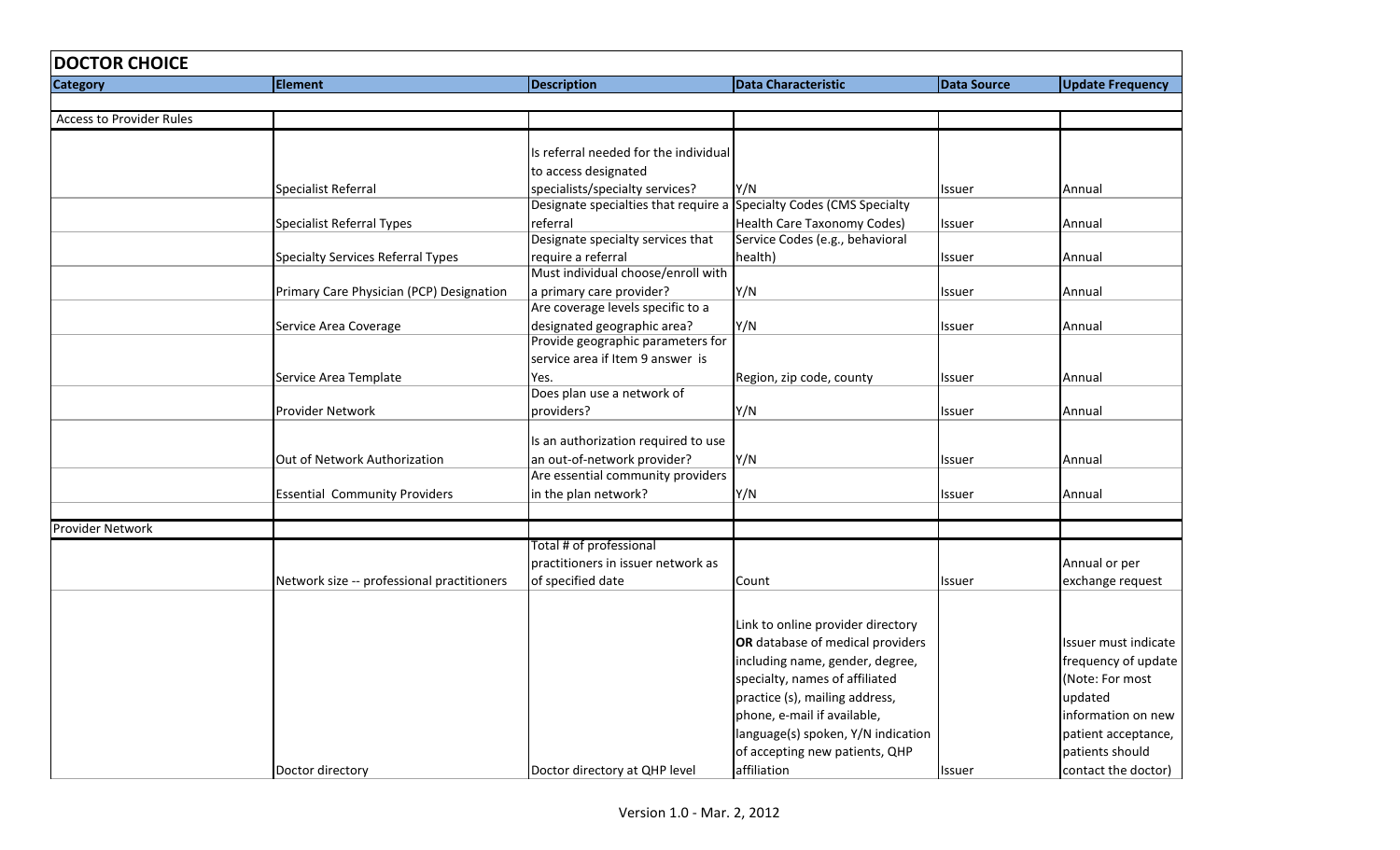| Facility directory                                                                                           | practitioners at QHP level                                                      | Link to online facility directory OR<br>database of: facility type, facility<br>name, mailing address, phone,<br>special programs and recognitions,<br>and associated providers | <b>Issuer</b>                                                                                                       | Issuer must indicate<br>frequency of update |
|--------------------------------------------------------------------------------------------------------------|---------------------------------------------------------------------------------|---------------------------------------------------------------------------------------------------------------------------------------------------------------------------------|---------------------------------------------------------------------------------------------------------------------|---------------------------------------------|
|                                                                                                              |                                                                                 |                                                                                                                                                                                 |                                                                                                                     |                                             |
| Pharmacy directory<br>Mail-order option                                                                      | issuer level (include Line of<br>from issuer level)<br>Is mail-order an option? | List of participating pharmacies:<br>number, mailing address, phone                                                                                                             | <b>Issuer</b><br>Issuer                                                                                             | Annual<br>Annual                            |
|                                                                                                              |                                                                                 |                                                                                                                                                                                 |                                                                                                                     |                                             |
| Non-English language plan customer<br>services staff available<br>Plan arranges for member-provider face-to- |                                                                                 | Y/N; phone number to access plan<br>alternative language customer<br>service                                                                                                    | Issuer                                                                                                              |                                             |
|                                                                                                              | face interpreters                                                               | Contracted facilities and affiliated                                                                                                                                            | Contracted pharmacies available at<br>Business and QHP levels if different name, national pharmacy ID<br>Y/N<br>Y/N | <b>Issuer</b>                               |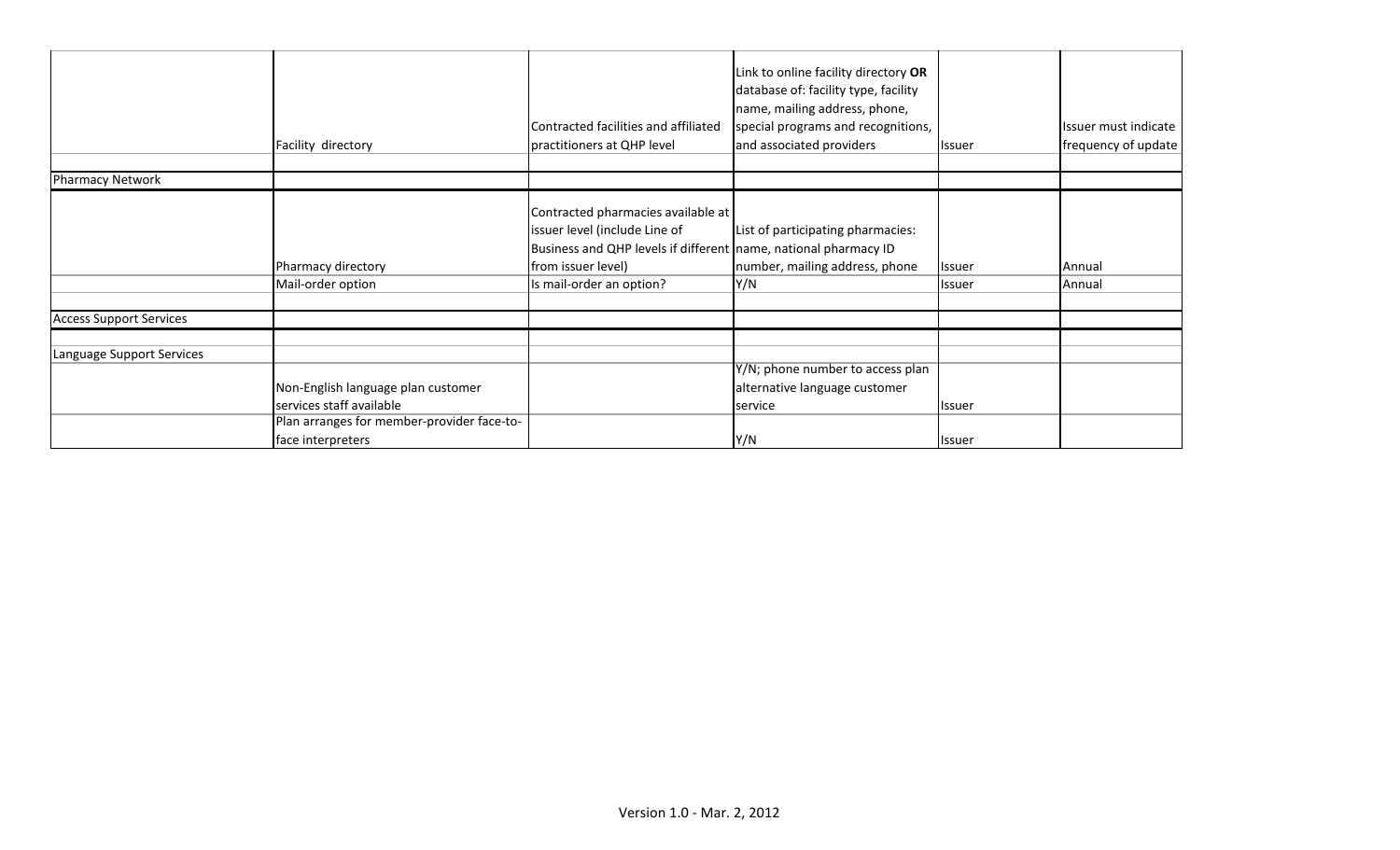## **QUALITY**

|                 |           |     |                      |        | NH 16. |
|-----------------|-----------|-----|----------------------|--------|--------|
| <b>Category</b> | Elem<br>. | лно | Da<br><b>REFISUL</b> | יזוומצ |        |

Note: Generally, there is little evidence about consumer use of these ratings. Further analysis is needed to determine what subset of these categories should be displayed on exchange websites as opposed to used by the exch *scores are all reported at the issuer line of business level.* 

| <b>Accreditation Scores</b> |                                  |                                                                                                                                                                                                                                                                                                                                                                                                                                                                                                                                                                                                                                                                                                                                                                                                                                                                                                                                                                                                                                                                                                                                                                                                                                                                                                                                                                                                                                                                                                                                            | Note: HEDIS and CAHPS information will not be available for | Given that there<br>are several<br>accreditation<br>organizations,<br>example |        |
|-----------------------------|----------------------------------|--------------------------------------------------------------------------------------------------------------------------------------------------------------------------------------------------------------------------------------------------------------------------------------------------------------------------------------------------------------------------------------------------------------------------------------------------------------------------------------------------------------------------------------------------------------------------------------------------------------------------------------------------------------------------------------------------------------------------------------------------------------------------------------------------------------------------------------------------------------------------------------------------------------------------------------------------------------------------------------------------------------------------------------------------------------------------------------------------------------------------------------------------------------------------------------------------------------------------------------------------------------------------------------------------------------------------------------------------------------------------------------------------------------------------------------------------------------------------------------------------------------------------------------------|-------------------------------------------------------------|-------------------------------------------------------------------------------|--------|
|                             |                                  |                                                                                                                                                                                                                                                                                                                                                                                                                                                                                                                                                                                                                                                                                                                                                                                                                                                                                                                                                                                                                                                                                                                                                                                                                                                                                                                                                                                                                                                                                                                                            |                                                             |                                                                               |        |
|                             | Overall report card              |                                                                                                                                                                                                                                                                                                                                                                                                                                                                                                                                                                                                                                                                                                                                                                                                                                                                                                                                                                                                                                                                                                                                                                                                                                                                                                                                                                                                                                                                                                                                            |                                                             |                                                                               | Annual |
|                             |                                  |                                                                                                                                                                                                                                                                                                                                                                                                                                                                                                                                                                                                                                                                                                                                                                                                                                                                                                                                                                                                                                                                                                                                                                                                                                                                                                                                                                                                                                                                                                                                            |                                                             |                                                                               |        |
|                             |                                  | NCQA evaluates how well the insurer provides access to needed care and with good<br>customer service. To evaluate these activities, NCQA reviews the insurer's appeals and                                                                                                                                                                                                                                                                                                                                                                                                                                                                                                                                                                                                                                                                                                                                                                                                                                                                                                                                                                                                                                                                                                                                                                                                                                                                                                                                                                 |                                                             |                                                                               |        |
|                             | Access & service                 | denials, interviews the insurer's staff and grades the results from consumer surveys.                                                                                                                                                                                                                                                                                                                                                                                                                                                                                                                                                                                                                                                                                                                                                                                                                                                                                                                                                                                                                                                                                                                                                                                                                                                                                                                                                                                                                                                      | <b>Star rating</b>                                          | <b>NCQA</b>                                                                   | Annual |
|                             | Qualified providers              | NCQA evaluates the insurer's efforts to confirm that each doctor is licensed and trained<br>to practice medicine and that the health plan's members are happy with their doctors.<br>To evaluate these activities, NCQA uses records of doctors' credentials, interviews the                                                                                                                                                                                                                                                                                                                                                                                                                                                                                                                                                                                                                                                                                                                                                                                                                                                                                                                                                                                                                                                                                                                                                                                                                                                               |                                                             | <b>NCQA</b>                                                                   | Annual |
|                             |                                  | NCQA evaluates the insurer's activities that help people maintain good health and avoid<br>illness. To evaluate these activities, NCQA reviews the insurer's records, grades                                                                                                                                                                                                                                                                                                                                                                                                                                                                                                                                                                                                                                                                                                                                                                                                                                                                                                                                                                                                                                                                                                                                                                                                                                                                                                                                                               |                                                             |                                                                               |        |
|                             | Staying healthy                  |                                                                                                                                                                                                                                                                                                                                                                                                                                                                                                                                                                                                                                                                                                                                                                                                                                                                                                                                                                                                                                                                                                                                                                                                                                                                                                                                                                                                                                                                                                                                            | <b>Star rating</b>                                          | <b>NCQA</b>                                                                   | Annual |
|                             | Getting better                   | NCQA evaluates health plan activities that help people recover from illness. To evaluate<br>these activities, NCQA reviews the insurer's records and interviews the insurer's staff.                                                                                                                                                                                                                                                                                                                                                                                                                                                                                                                                                                                                                                                                                                                                                                                                                                                                                                                                                                                                                                                                                                                                                                                                                                                                                                                                                       | <b>Star rating</b>                                          | <b>NCQA</b>                                                                   | Annual |
|                             | Living with illness              | new products - this information may only be reportable in future this is an NCQA<br>years.<br>This is the health insurer's accreditation score from NCQA. NCQA evaluates the insurer's<br><b>NCQA</b><br>quality measures and ongoing improvement.<br>Categorical (Commendable, excellent, etc.)<br>insurer's staff, and grades the results from consumer surveys.<br><b>Star rating</b><br>ndependently verified clinical data and reviews materials sent to members.<br>NCQA evaluates health plan activities that help people manage chronic illness. NCQA<br>grades independently verified clinical data and interviews the insurer's staff.<br><b>Star rating</b><br>Flag is required to indicate granularity of data at the issuer,<br>qualified health plan or line of business levels<br>Exchange will calculate summary scores that aggregate composite and individual measures<br>Rate (numerator/denominator)<br>Summary rating<br>Rate (numerator/denominator)<br>Summary rating<br>Flag is required to indicate granularity of data at the issuer,<br>qualified health plan or line of business levels)<br>Summary of following 3 topics<br>Rate (numerator/denominator)<br>Rate (numerator/denominator)<br>Composite rating<br>Rate (numerator/denominator)<br>Composite rating<br>Rate (numerator/denominator)<br>Composite rating<br>Flag is required to indicate granularity of data at the issuer,<br>qualified health plan or line of business levels)<br>Summary of following 2 topics<br>Rate (numerator/denominator) | <b>NCQA</b>                                                 | Annual                                                                        |        |
|                             |                                  |                                                                                                                                                                                                                                                                                                                                                                                                                                                                                                                                                                                                                                                                                                                                                                                                                                                                                                                                                                                                                                                                                                                                                                                                                                                                                                                                                                                                                                                                                                                                            |                                                             |                                                                               |        |
|                             |                                  |                                                                                                                                                                                                                                                                                                                                                                                                                                                                                                                                                                                                                                                                                                                                                                                                                                                                                                                                                                                                                                                                                                                                                                                                                                                                                                                                                                                                                                                                                                                                            |                                                             |                                                                               |        |
| <b>Clinical Ratings</b>     |                                  |                                                                                                                                                                                                                                                                                                                                                                                                                                                                                                                                                                                                                                                                                                                                                                                                                                                                                                                                                                                                                                                                                                                                                                                                                                                                                                                                                                                                                                                                                                                                            |                                                             |                                                                               |        |
|                             | Preventive care                  |                                                                                                                                                                                                                                                                                                                                                                                                                                                                                                                                                                                                                                                                                                                                                                                                                                                                                                                                                                                                                                                                                                                                                                                                                                                                                                                                                                                                                                                                                                                                            |                                                             | NCQA/HEDIS<br>NCQA/HEDIS                                                      | Annual |
|                             | Chronic care                     |                                                                                                                                                                                                                                                                                                                                                                                                                                                                                                                                                                                                                                                                                                                                                                                                                                                                                                                                                                                                                                                                                                                                                                                                                                                                                                                                                                                                                                                                                                                                            |                                                             |                                                                               | Annual |
|                             |                                  |                                                                                                                                                                                                                                                                                                                                                                                                                                                                                                                                                                                                                                                                                                                                                                                                                                                                                                                                                                                                                                                                                                                                                                                                                                                                                                                                                                                                                                                                                                                                            |                                                             |                                                                               |        |
| Plan Service                |                                  |                                                                                                                                                                                                                                                                                                                                                                                                                                                                                                                                                                                                                                                                                                                                                                                                                                                                                                                                                                                                                                                                                                                                                                                                                                                                                                                                                                                                                                                                                                                                            |                                                             |                                                                               |        |
|                             | Plan Service Summary Rating      |                                                                                                                                                                                                                                                                                                                                                                                                                                                                                                                                                                                                                                                                                                                                                                                                                                                                                                                                                                                                                                                                                                                                                                                                                                                                                                                                                                                                                                                                                                                                            |                                                             | NCQA/CAHPS                                                                    | Annual |
|                             | Customer Service                 |                                                                                                                                                                                                                                                                                                                                                                                                                                                                                                                                                                                                                                                                                                                                                                                                                                                                                                                                                                                                                                                                                                                                                                                                                                                                                                                                                                                                                                                                                                                                            |                                                             | NCQA/CAHPS                                                                    | Annual |
|                             | <b>Cost Information Services</b> |                                                                                                                                                                                                                                                                                                                                                                                                                                                                                                                                                                                                                                                                                                                                                                                                                                                                                                                                                                                                                                                                                                                                                                                                                                                                                                                                                                                                                                                                                                                                            |                                                             | NCQA/CAHPS                                                                    | Annual |
|                             | Paying Claims                    |                                                                                                                                                                                                                                                                                                                                                                                                                                                                                                                                                                                                                                                                                                                                                                                                                                                                                                                                                                                                                                                                                                                                                                                                                                                                                                                                                                                                                                                                                                                                            |                                                             | NCQA/CAHPS                                                                    | Annual |
|                             |                                  |                                                                                                                                                                                                                                                                                                                                                                                                                                                                                                                                                                                                                                                                                                                                                                                                                                                                                                                                                                                                                                                                                                                                                                                                                                                                                                                                                                                                                                                                                                                                            |                                                             |                                                                               |        |
|                             |                                  |                                                                                                                                                                                                                                                                                                                                                                                                                                                                                                                                                                                                                                                                                                                                                                                                                                                                                                                                                                                                                                                                                                                                                                                                                                                                                                                                                                                                                                                                                                                                            |                                                             |                                                                               |        |
| Access to Care              |                                  |                                                                                                                                                                                                                                                                                                                                                                                                                                                                                                                                                                                                                                                                                                                                                                                                                                                                                                                                                                                                                                                                                                                                                                                                                                                                                                                                                                                                                                                                                                                                            |                                                             |                                                                               |        |
|                             | Access to Care Summary Rating    |                                                                                                                                                                                                                                                                                                                                                                                                                                                                                                                                                                                                                                                                                                                                                                                                                                                                                                                                                                                                                                                                                                                                                                                                                                                                                                                                                                                                                                                                                                                                            |                                                             | NCQA/CAHPS                                                                    | Annual |